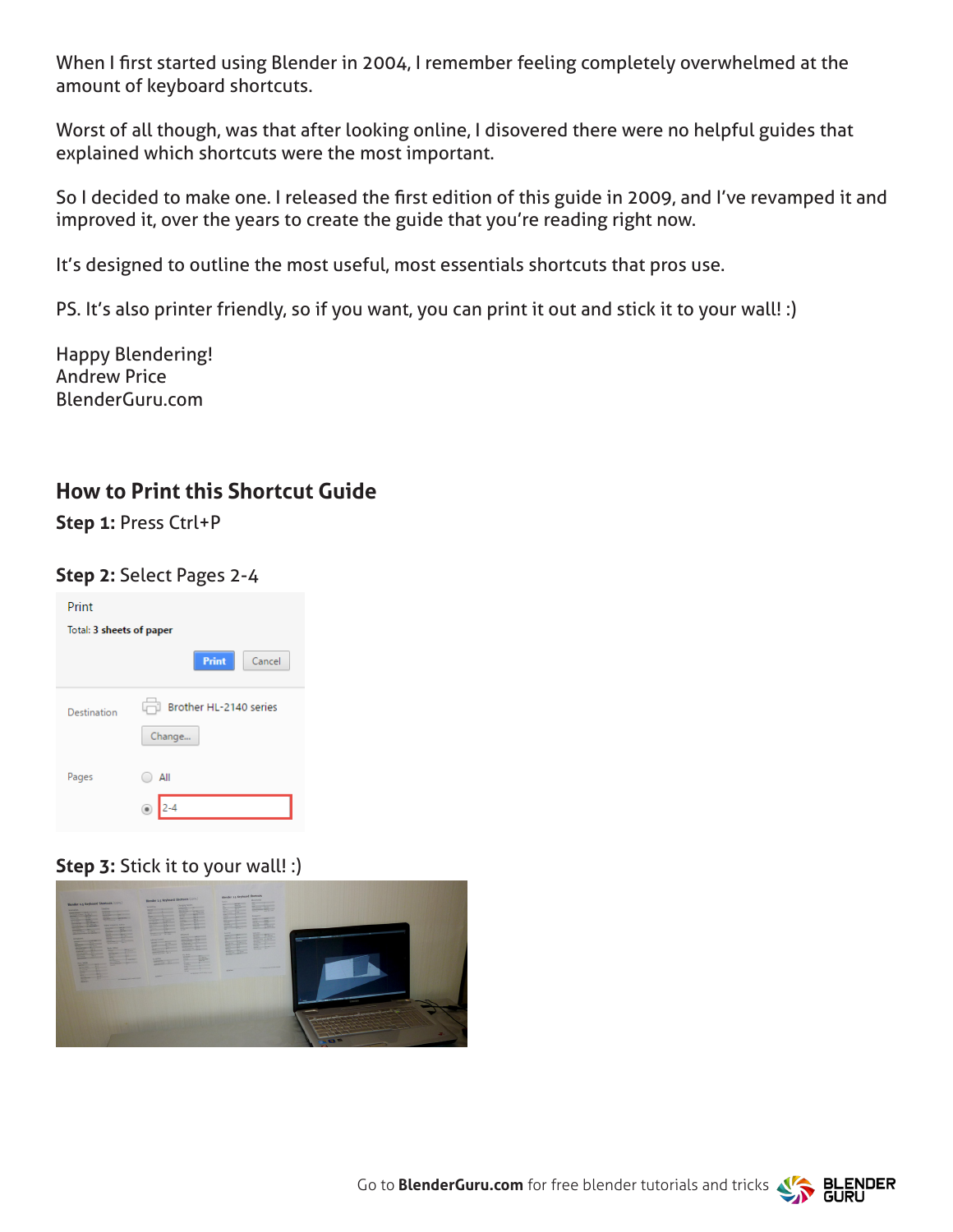# **Blender Keyboard Shortcuts** - Page 1

# **Basic Navigation**

| Orbit                        | <b>Middle Click</b>         |
|------------------------------|-----------------------------|
| Pan                          | <b>Shift + Middle Click</b> |
| Zoom                         | Scroll                      |
| <b>Top View</b>              | Numpad 7                    |
| <b>Front View</b>            | Numpad 1                    |
| Side View                    | Numpad 3                    |
| <b>Camera View</b>           | Numpad 0                    |
| <b>Go to Selected Object</b> | Numpad.                     |
| Perspective/Orthographic     | Numpad 5                    |
| Zoom to Show All Objects     | Home                        |
| <b>Fly Mode</b>              | Shift $+$ F                 |
| Toolbar                      | т                           |
| <b>Object Properties</b>     | N                           |
| Reset 3D cursor              | Shift $+ C$                 |

#### **Common**

| Shift $+$ A              |
|--------------------------|
| <b>Space</b>             |
| G                        |
| S                        |
| R                        |
| R, R                     |
| $Ctrl + Shift + Alt + C$ |
| P                        |
| Т                        |
| W                        |
|                          |

## **While Moving**

| <b>Precise Movement</b>     | Shift [Hold]    |
|-----------------------------|-----------------|
| <b>Incremental Movement</b> | Ctrl [Hold]     |
| Lock movement to Axis       | Middle Click or |
|                             | X/Y/Z           |

#### **In Object Mode**

| Shift + D             |
|-----------------------|
| $Alt + D$             |
| M                     |
| $Ctrl + J$            |
| $Ctrl + M$            |
| н                     |
| $Alt + H$             |
| $Alt + G$             |
| Shift $+$ S           |
| $Ctrl + L$            |
| O                     |
| $Ctrl + A$            |
| Ctrl + Shift<br>$+ C$ |
| $Ctrl + P$            |
| $Alt + P$             |
|                       |

#### **Selection**

| <b>Select</b>                  | <b>Right Click</b> |
|--------------------------------|--------------------|
| <b>Select All/Deselect All</b> | A                  |
| <b>Box Select</b>              | B                  |
| <b>Circle Select</b>           | $\mathcal{C}$      |
| Lasso Tool                     | Ctrl + Click       |
| <b>Select Similar</b>          | Shift $+G$         |
| <b>Invert Selection</b>        | $Ctrl + I$         |

#### **Changing View**

| Wireframe/Solid View     | $\prime$     |
|--------------------------|--------------|
| <b>Isolated View</b>     |              |
| Rendered View            | Shift $+Z$   |
| <b>Weight Paint Mode</b> | $Ctrl + TAB$ |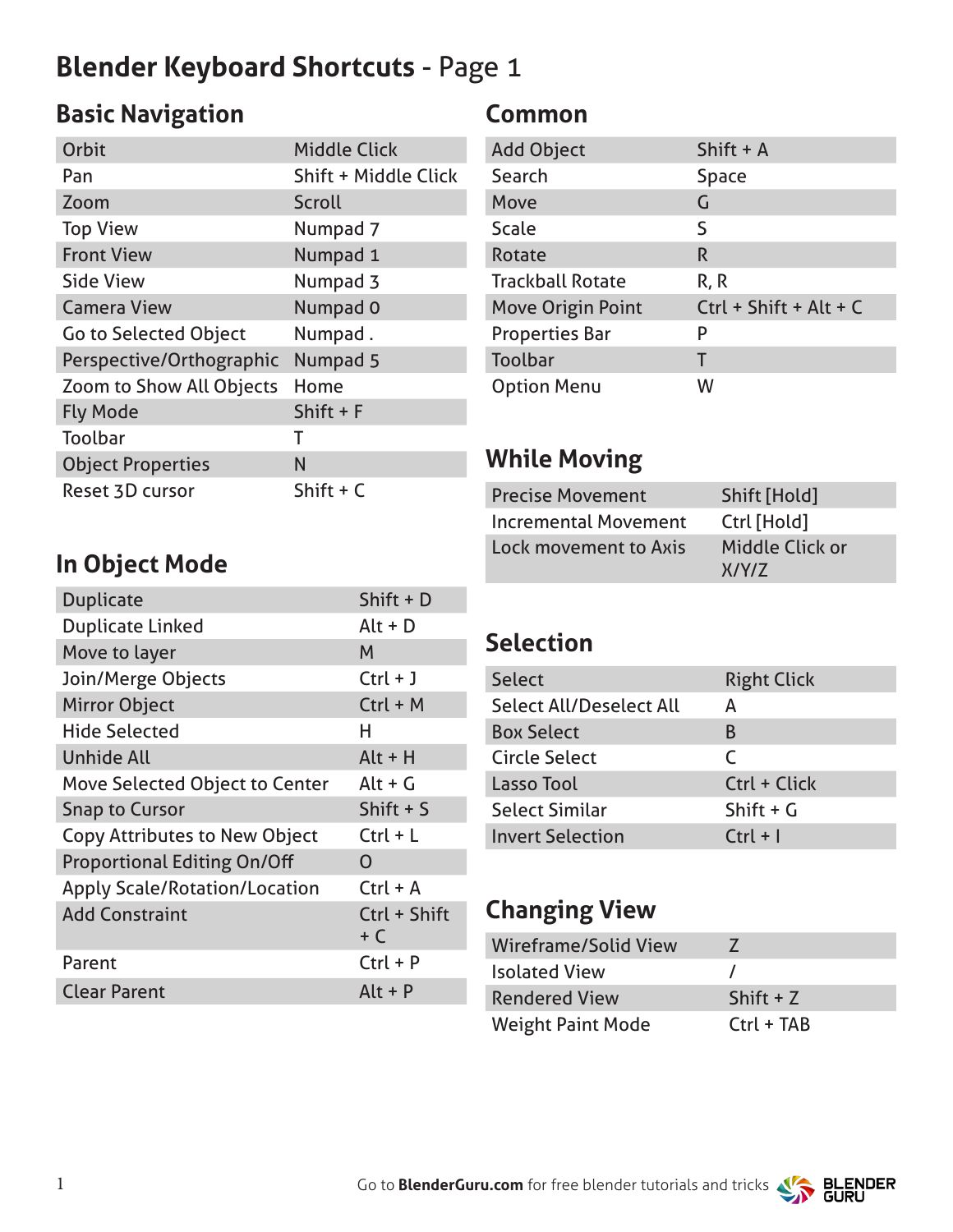# **Blender Keyboard Shortcuts** - Page 2

## **In Edit Mode**

| <b>Edit/Object Mode</b>      | <b>TAB</b>         |
|------------------------------|--------------------|
| Extrude                      | E                  |
| Inset                        | i                  |
| Fill                         | F                  |
| <b>Select Edge Loop</b>      | Alt + Click        |
| <b>Select Ring</b>           | Ctrl+Alt+Click     |
| <b>Create Loopcut</b>        | $Ctrl + R$         |
| <b>Edge Slide</b>            | G, G               |
| <b>Select All Connected</b>  | $Ctrl + L$         |
| Make Seam/Sharp              | $Ctrl + E$         |
| <b>Edge Crease</b>           | Shift $+ E$        |
| <b>Unwrap UVs</b>            | U                  |
| <b>Change Selection Mode</b> | Ctrl + TAB         |
| <b>Bevel</b>                 | $Ctrl + B$         |
| <b>Knife Tool</b>            | K                  |
| Separate to a New Object     | P                  |
| Rip                          | $\mathsf{V}$       |
| <b>Rip Fill</b>              | $Alt + V$          |
| Split                        | Y                  |
| Mirror                       | $Ctrl + M$         |
| Shrink/Fatten                | $Alt + S$          |
| <b>Proportional Falloff</b>  | 0                  |
| <b>Recalculate Normals</b>   | $Ctrl + Shift + N$ |

## **Sculpting**

| <b>Add/Subtract Sculpting</b> | Ctrl [Hold]             |
|-------------------------------|-------------------------|
| Smooth                        | Shift [Hold]            |
| <b>Brush Size</b>             | F                       |
| <b>Brush Strength</b>         | Shift $+$ F             |
| <b>Hide Area</b>              | н                       |
| <b>Unhide Selection</b>       | Shift + H               |
| Unhide All                    | $Alt + H$               |
| <b>Mask Paint Mode</b>        | м                       |
| <b>Subtract Mask Paint</b>    | Ctrl + Click            |
| Fill/Clear Mask               | $Ctrl + i$              |
| Lasso Mask                    | Ctrl + Shift<br>+ Click |
| <b>Stroke Method</b>          | F                       |

## **Rendering**

| Render                      | F <sub>12</sub>  |
|-----------------------------|------------------|
| <b>Show Last Render</b>     | F <sub>11</sub>  |
| Save Render                 | F3               |
| <b>Change Render Slot</b>   | $1 - 8$          |
| <b>Only Render Portion</b>  | Shift $+ B$      |
| <b>Reset Render Portion</b> | $Ctrl + Alt + B$ |
| <b>Change Active Camera</b> | $Ctrl + 0$       |

## **Node Editor**

| Jump to Node Editor             | Shift + F3              |
|---------------------------------|-------------------------|
| <b>Connect Nodes</b>            | F                       |
| <b>Cut Links</b>                | Ctrl + Click [Drag]     |
| <b>Reroute Link</b>             | Shift + Click<br>[Drag] |
| Delete but keep connected       | $Ctrl + X$              |
| Duplicate and keep<br>connected | $Ctrl + Shift + D$      |
| <b>Mute Selected Node</b>       | M                       |
| <b>Make Group</b>               | $Ctrl + G$              |
| Ungroup                         | $Alt + G$               |
| <b>Edit Selected Group</b>      | <b>TAB</b>              |
| Move Background                 | Alt + Middle<br>Mouse   |
| Zoom in Background              | v                       |
| Zoom out Background             | $Alt + V$               |

## **Editing Curves**

| <b>Add new Handle</b>        | Ctrl + Click |
|------------------------------|--------------|
| <b>Change Handle Type</b>    | v            |
| Delete but keep connection   | $Ctrl + X$   |
| <b>Close Path</b>            | Alt + $C$    |
| <b>Tilt</b>                  | $Ctrl + T$   |
| <b>Clear Tilt</b>            | $Alt + T$    |
| <b>Convert Curve to Mesh</b> | Alt + $C$    |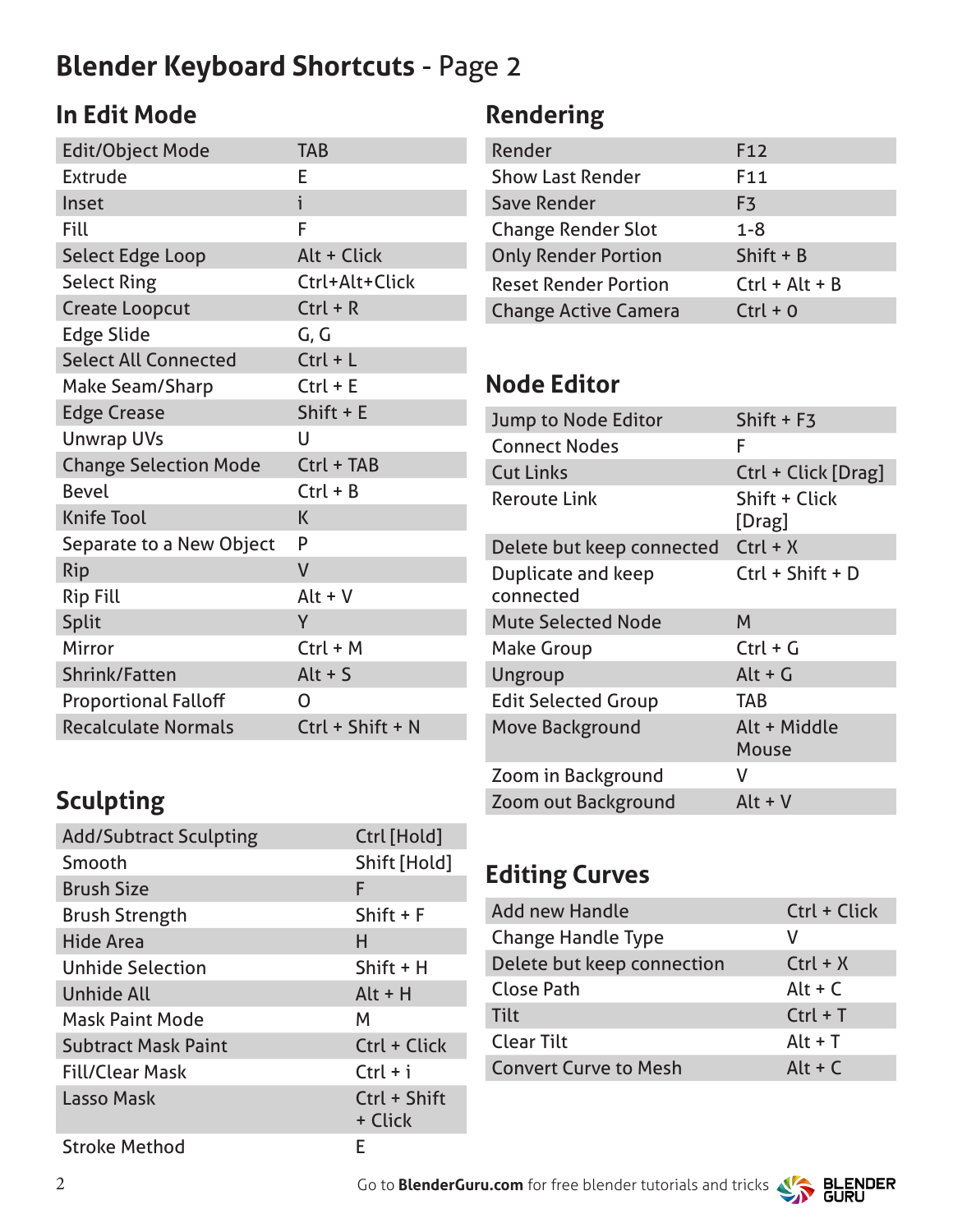# **Blender Keyboard Shortcuts** - Page 3

## **Animation**

| <b>Play/Stop Animation</b>             | $Alt + A$                            |
|----------------------------------------|--------------------------------------|
| <b>Insert Keyframe</b>                 | ı.                                   |
| <b>Remove Keyframe</b>                 | $Alt + i$                            |
| <b>Go to Next/Previous Frame</b>       | $\leftarrow$ / $\rightarrow$         |
| Go Forward/Back 10 Frames              | Shift + $\uparrow$ / $\uparrow$      |
| <b>Go to Next/Previous</b><br>Keyframe | ↑/↓                                  |
| <b>Go to First/Last Frame</b>          | Shift + $\leftarrow$ / $\rightarrow$ |

#### **Armatures**

| <b>Add New Bone</b>          | Shift $+$ A      |
|------------------------------|------------------|
| <b>Extrude Bone</b>          | F.               |
| Roll                         | $Ctrl + R$       |
| <b>Recalculate Roll</b>      | $Ctrl + N$       |
| <b>Align Bones</b>           | $Ctrl + Alt + A$ |
| Move to Bones Layer          | м                |
| <b>Set Bone Flag</b>         | Shift + W        |
| <b>Switch Bone Direction</b> | $Alt + F$        |
| <b>Scroll Hierarchy</b>      | $1/\Gamma$       |

### **Timeline**

| Scroll through frames      | Alt + Scroll                      |
|----------------------------|-----------------------------------|
| <b>Set Start Frame</b>     | S                                 |
| <b>Set End Frame</b>       | E                                 |
| Zoom to show all frames    | Home                              |
| <b>Zoom to Frame</b>       | Numpad 0                          |
| <b>Add Marker</b>          | м                                 |
| <b>Move Marker</b>         | <b>Right Click</b><br><b>Drag</b> |
| <b>Set Preview Range</b>   | P                                 |
| <b>Clear Preview Range</b> | $Alt + P$                         |

#### **Posing Mode**

| <b>Clear Pose Rotation</b> | $Alt + R$          |
|----------------------------|--------------------|
| <b>Clear Pose Location</b> | $Alt + G$          |
| <b>Clear Pose Scale</b>    | Alt $+$ S          |
| <b>Copy Pose</b>           | $Ctrl + C$         |
| <b>Paste Pose</b>          | $Ctrl + V$         |
| Add IK                     | Shift $+1$         |
| <b>Add Pose to Library</b> | Shift $+L$         |
| <b>Remoke IK</b>           | $Ctrl + Alt + i$   |
| <b>Add to Bone Group</b>   | $Ctrl + G$         |
| <b>Relax Pose</b>          | $Alt + E$          |
| <b>Breakdowner</b>         | Shift $+ E$        |
| Rotate on Bone's Center    | R, R               |
| <b>Select Grouped</b>      | Shift $+G$         |
| Paste X-Flipped            | $Ctrl + Shift + V$ |
|                            |                    |

## **Fun to Know**

| <b>Repeat Last Action</b>                 | Shift $+ R$          |
|-------------------------------------------|----------------------|
| Play Animation in Reverse Shift + Alt + A |                      |
| <b>Maximize SubWindow</b>                 | <b>Shift + Space</b> |
| <b>Fly Mode</b>                           | Shift $+$ F          |
| <b>Quad Mode</b>                          | $Ctrl + Alt + Q$     |
| <b>Scroll Value</b>                       | Ctrl + Scroll        |
| <b>Scroll Dropdown Values</b>             | Ctrl + Scroll        |
| <b>Grease Pencil</b>                      | $D + Click$          |
| <b>Erase Pencil</b>                       | D + Right Click      |
| Copy change across<br>objects             | Alt while clicking   |
| Select behind object                      | Alt + Click          |
| <b>Add Subdivision Level</b>              | $Ctrl + 0/1/2/3/4/5$ |